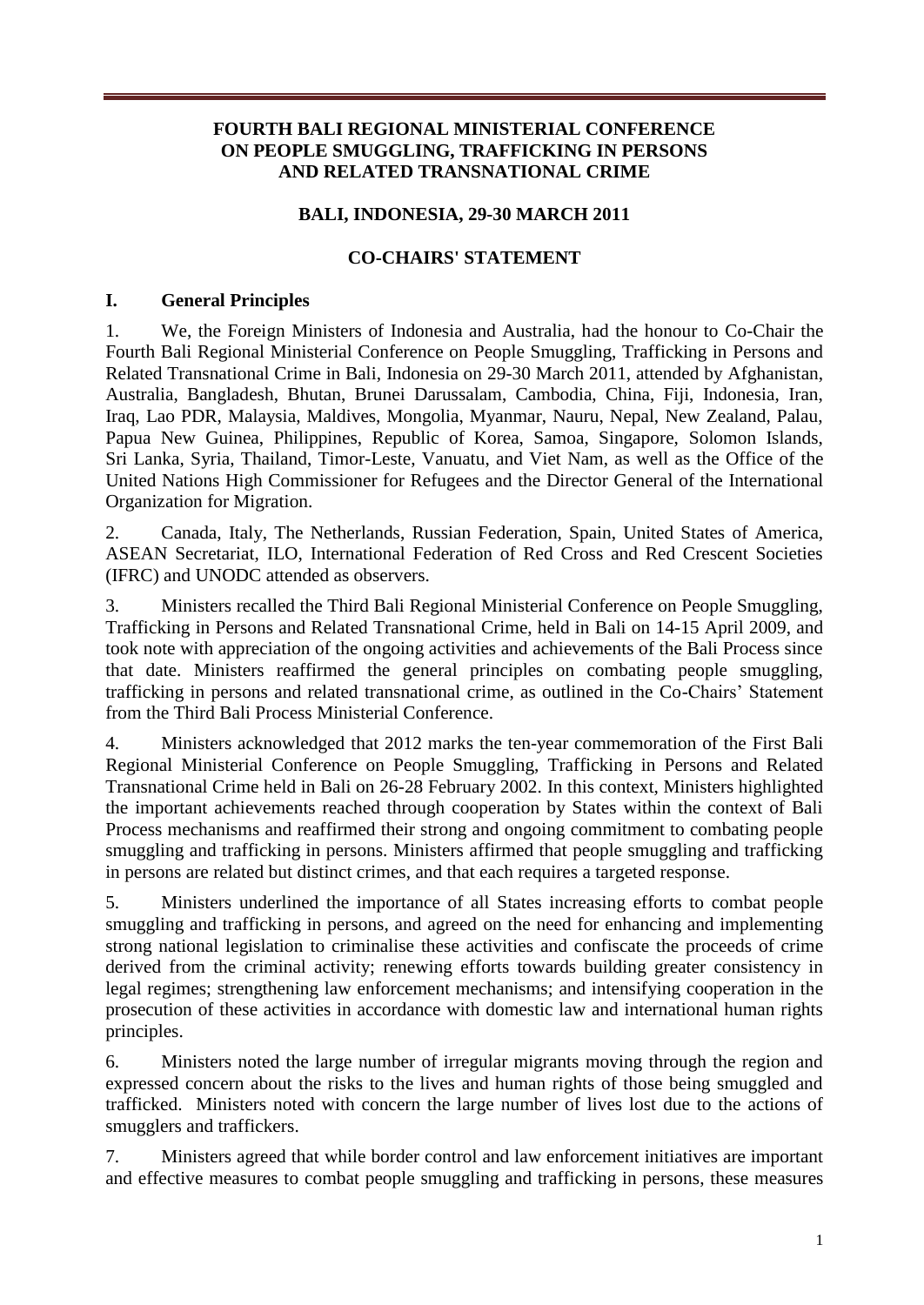alone are not sufficient and that practical cooperative solutions that also address humanitarian and protection needs are required.

8. Ministers acknowledged that the root causes of movements within the region were numerous and multi-dimensional, involving economic, social and political aspects. Ministers also acknowledged that poverty, economic disparities, labour market opportunities, conflict, and insecurity were major causes contributing to the continuing prevalence of people smuggling and human trafficking both globally and regionally. In addition, Ministers noted that differences in treatment and access to permanent outcomes for asylum seekers contributed to onwards movement.

9. Ministers recognised the need for development support in countries of origin to help strengthen governance, enhance sustainable development, and address some of the underlying factors which made individuals more vulnerable to irregular migration.

10. Ministers highlighted that trafficking in persons in particular was an issue of ongoing concern to many countries in the region. Ministers supported efforts to strengthen, in appropriate cases and to the extent possible under domestic laws and policy, domestic measures to prevent trafficking in persons and to investigate and punish perpetrators. Ministers acknowledged that trafficked persons are victims and encouraged States to enhance efforts to provide appropriate protection and assistance to victims of trafficking, including through rehabilitation, reintegration and victim support. Noting the particular vulnerability of victims of trafficking, especially women and children, Ministers agreed on the importance of promoting a victim-centred approach to law enforcement, in relation to trafficking in persons for identified victims of trafficking, in order to enhance prosecution and prevent re-victimisation.

11. Ministers agreed that cooperation should be based on an acknowledgement that each State had a sovereign right and legitimate interest to develop and implement its own laws to address people smuggling and trafficking in persons, reflecting the non-binding nature of the Co-Chairs' Statement.

12. Ministers noted with appreciation that since they previously met several regional countries had signed and/or ratified the United Nations Convention against Transnational Organised Crime and the Protocols thereto. Ministers encouraged those countries that had not yet done so also to consider the benefits of signing and ratifying the Convention and its Protocols.

# **II. Review of Progress since the Third Bali Regional Ministerial Conference**

13. Ministers welcomed the Progress Report of the Co-Chairing Ministers on activities of the Bali Process, including of the Ad Hoc Group, since the Third Ministerial Conference. Ministers recalled the decision at the Third Bali Regional Ministerial Conference to re-task the Ad Hoc Group mechanism to develop regional responses to current challenges. Ministers endorsed the Co-Chairs' statements from the Ad Hoc Group Senior Officials' Meeting and the Bali Process Senior Officials' Meeting held on 9 and 10 March 2011 respectively, and welcomed the Ad Hoc Group Co-Chairs' Report.

14. Ministers commended the valuable and constructive work of the Ad Hoc Group, including the outcomes of the workshop on Protection, Resettlement and Repatriation held in Bali in June 2010 and the workshop on Regional Cooperation on Refugees and Irregular Movements held in Manila in November 2010.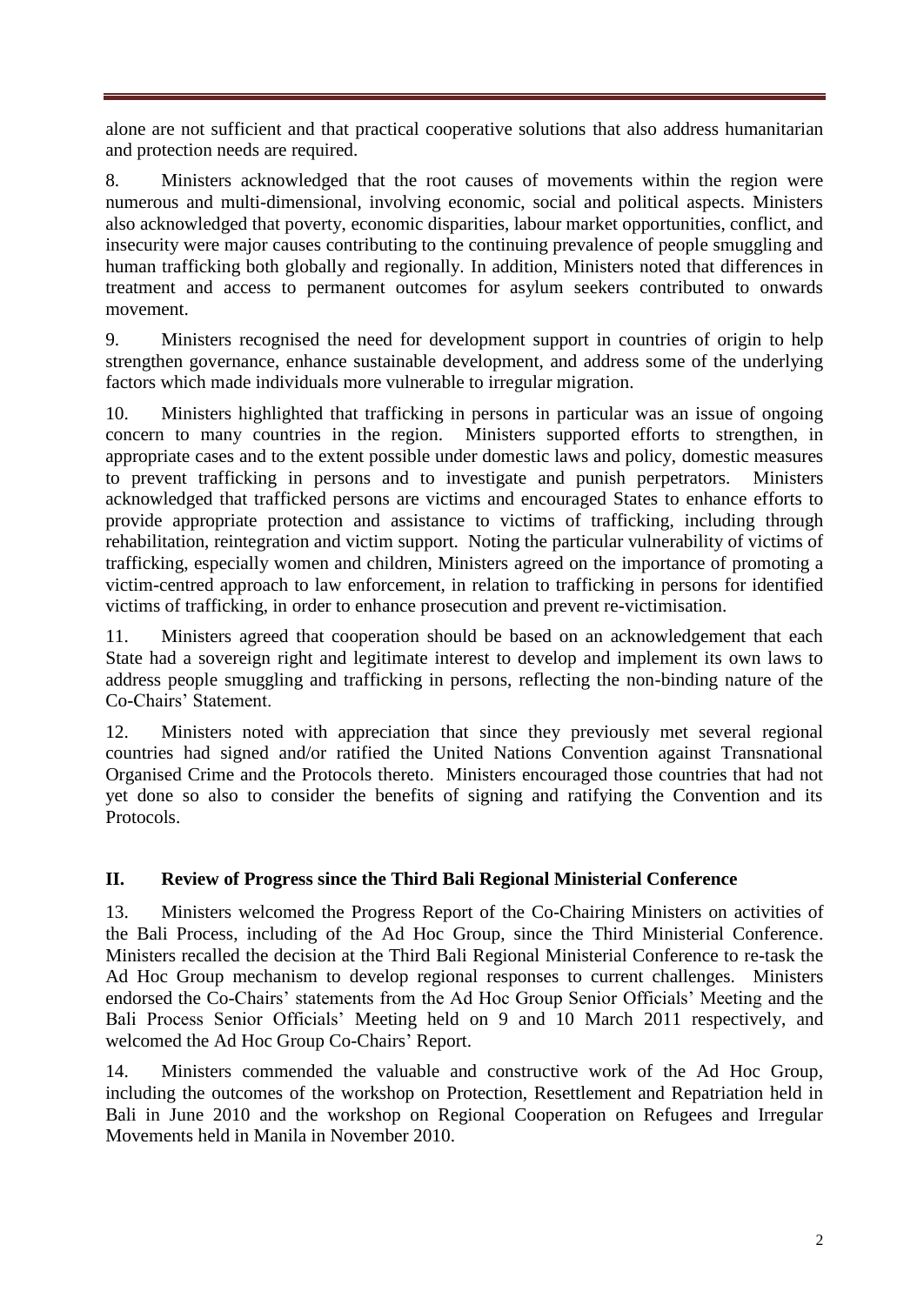### **III. Decisions and Recommendations on Future Activities**

15. Ministers underlined the collective responsibility of source, transit and destination countries in responding to complex migratory movements, noting that a cooperative framework approach would offer an opportunity to accommodate the interests of all States involved, consistent with applicable international standards.

16. Ministers agreed that an inclusive but non-binding regional cooperation framework would provide a more effective way for interested parties to cooperate to reduce irregular movement through the region. Ministers agreed to a regional cooperation framework underpinned by the following core principles:

- i. Irregular movement facilitated by people smuggling syndicates should be eliminated and States should promote and support opportunities for orderly migration.
- ii. Where appropriate and possible, asylum seekers should have access to consistent assessment processes, whether through a set of harmonised arrangements or through the possible establishment of regional assessment arrangements, which might include a centre or centres, taking into account any existing sub-regional arrangements.
- iii. Persons found to be refugees under those assessment processes should be provided with a durable solution, including voluntary repatriation, resettlement within and outside the region and, where appropriate, possible "in country" solutions.
- iv. Persons found not to be in need of protection should be returned, preferably on a voluntary basis, to their countries of origin, in safety and dignity. Returns should be sustainable and States should look to maximise opportunities for greater cooperation.
- v. People smuggling enterprises should be targeted through border security arrangements, law enforcement activities and disincentives for human trafficking and smuggling.

17. Ministers further agreed that the regional cooperation framework could be operationalised through interested States entering into practical bilateral or other sub-regional arrangements to enhance the region's response to irregular movement, consistent with the principles at paragraph 16 and guided by the considerations at paragraph 19. States could opt into any such arrangements on a voluntary basis.

18. Ministers also agreed that due to the large scale of irregular movement in the region, a regional framework could address initially a selected caseload or caseloads, and that participating States should seek to enter into arrangements which would ensure that persons in that caseload are dealt with in accordance with the processes established under the framework.

19. Ministers agreed that in developing and implementing practical arrangements participating States should be guided by the following considerations:

- i. Arrangements should promote human life and dignity.
- ii. Arrangements should seek to build capacity in the region to process mixed flows and where appropriate utilise available resources, such as those provided by international organisations.
- iii. Arrangements should reflect the principles of burden-sharing and collective responsibility, while respecting sovereignty and the national security of concerned States.
- iv. Arrangements should seek to address root causes of irregular movement and promote population stabilisation wherever possible.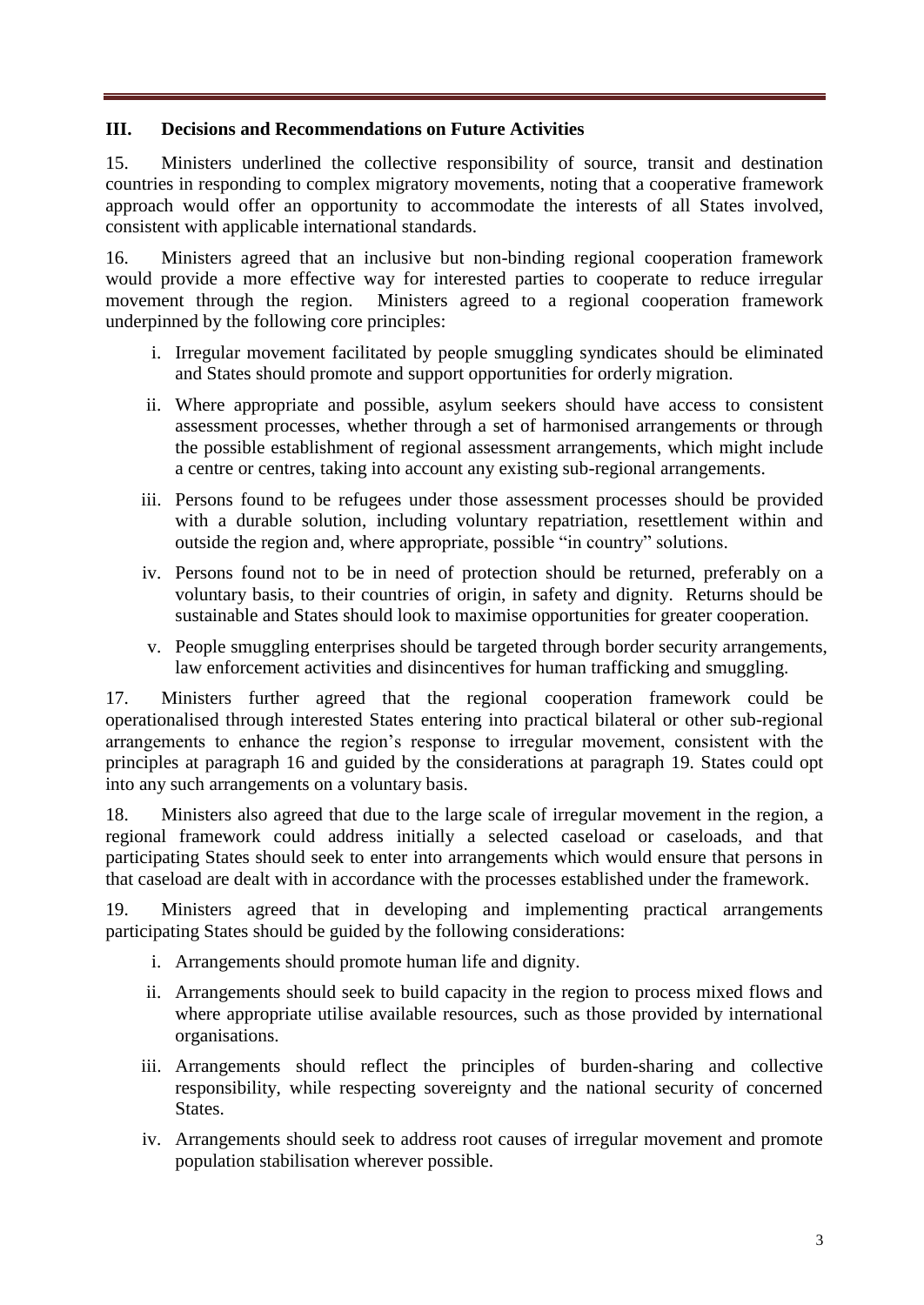- v. Arrangements should promote orderly, legal migration and provide appropriate opportunities for regular migration.
- vi. Any arrangements should avoid creating pull factors to, or within, the region.
- vii. Arrangements should seek to undermine the people smuggling model and create disincentives for irregular movement and may include, in appropriate circumstances, transfer and readmission.
- viii. Arrangements should support and promote increased information exchange, while respecting confidentiality and upholding the privacy of affected persons.

## *Future Activities*

20. Ministers agreed to reinvigorate cooperation on practical measures and activities aimed at increasing the capacity of States to address trafficking in persons, including giving consideration to issues of victim assistance and protection. In this regard, Ministers welcomed further Bali Process initiatives being planned to augment cooperation on countering trafficking in persons, including consideration by regional technical experts of practical measures to protect and assist victims, prosecute perpetrators of the crime, and prevent trafficking in persons.

21. Ministers agreed on the importance of border integrity and law enforcement cooperative measures as a core component of Bali Process work and welcomed planned initiatives, including on mutual legal assistance, immigration aspects of airport security, document examination and maritime safety in the context of irregular maritime ventures.

22. Ministers agreed to strengthen engagement on information and intelligence sharing underscoring the high value and utility that would derive from enhanced information sharing. In this regard, Ministers welcomed assistance from UNODC in establishing a voluntary reporting system on migrant smuggling and related conduct in support of the Bali Process, and welcomed the broadening of the Regional Immigration Liaison Officer Network (RILON) concept to include other Bali Process member countries, to establish other new regional RILON teams, and to invite other like-minded non-Bali Process countries to participate on a case by case basis, as determined by the Steering Group.

23. Ministers tasked officials from Ad Hoc Group countries and other interested countries to operationalise the regional cooperation framework in conjunction with UNHCR and IOM as appropriate through bilateral and multilateral arrangements. In this regard, the UNHCR paper on a regional cooperative approach to address refugees, asylum seekers and irregular movement, presented at the Workshop on Regional Cooperation and Irregular Migration in Manila on 22 to 23 November 2010, was seen as a useful foundation for operationalising the framework, particularly the three regional support functions.

24. Ministers agreed that the Ad Hoc Group be retained as an effective mechanism through which to develop and pursue concrete recommendations to inform future regional cooperation on people smuggling, trafficking in persons and irregular movements generally for consideration and deliberation at future Bali Regional Ministerial Conference and Senior Officials' Meeting. Pursuant to Ministers' original direction to the Steering Group to draw participation for the Ad Hoc Group from the 'most affected countries', Ministers agreed that the Ad Hoc Group be expanded, as determined by the Steering Group, to other interested Bali Process members and participants.

25. Ministers requested the Co-Chairs of the Steering Group make available the Ad Hoc Group as a forum for participating States to share their experiences and knowledge flowing from arrangements implemented under the regional cooperation framework. Ministers also